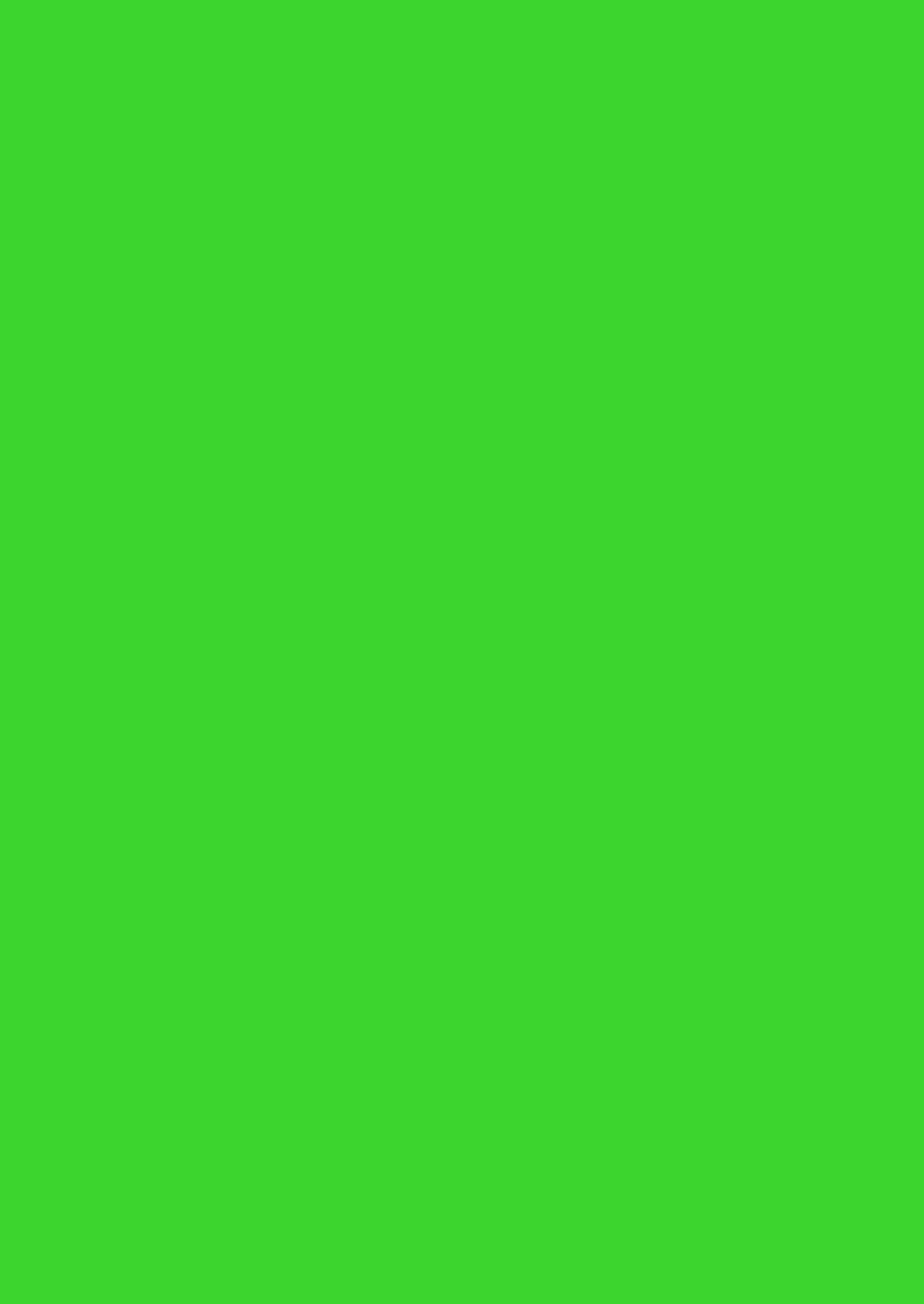Indeed, to discover in the analysis of the small individual moment the crystal of the total event.

WALTER BENJAMIN, DAS PASSAGEN-WERK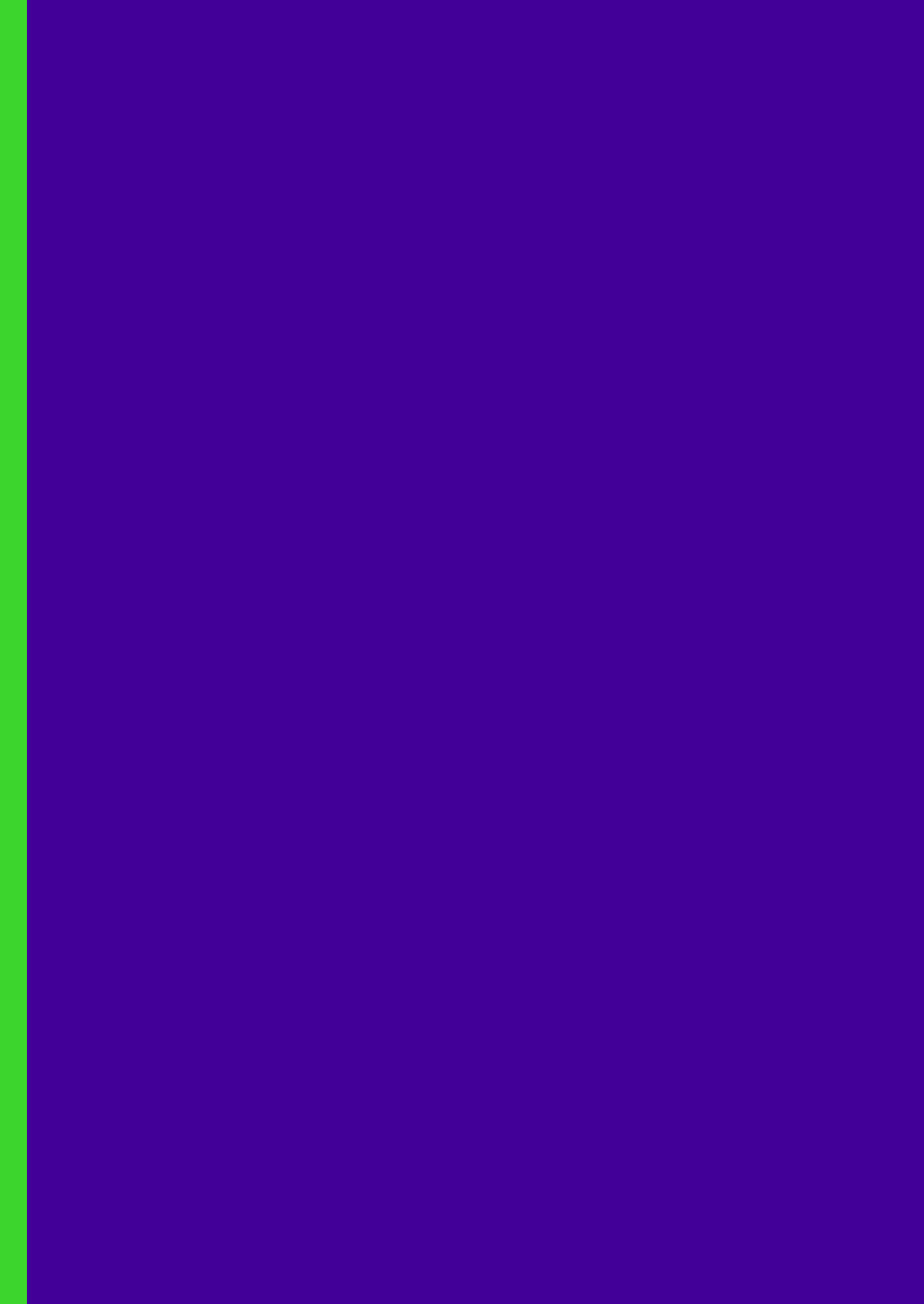A film by the artist Chris Jordan shows the carcasses of young albatrosses, their stomachs filled with pieces of plastic fed to them by their parents, on the Midway Islands, halfway between the United States and Japan, a few thousand kilometres from the mainland. A newspaper relates the story of a Greek man of 55 who douses himself in gasoline and sets fire to himself in front of a bank in Thessaloniki. And: photographs on the Internet and in the papers show a three-year-old boy, face down in the sand, lying dead in the surf on a beach in Turkey.

What these phenomena have in common is that they are emblematic of the larger problems that torment the world: the plastic soup the size of France in the Pacific, killing millions of fish and birds; the string of economic crises reducing people to poverty and driving them to despair; and of course the refugees from North Africa and the Middle East trying to reach Europe while fleeing violence and destruction. These are dazzling problems for which there are no simple solutions and that in addition can all be traced back to the hegemony of Western capitalism and the preservation of our way of life.

Faced with these problems, we are reminded of a philosophical category that went out of fashion with postmodernism and was duly relegated to the background, i.e. the Hegelian category of 'totality'. Hegel thought that any social phenomenon could only be understood and described correctly through its 'mediation' by the totality (the manner in which the totality is present in each individual part) and, vice versa, that totality could only be understood and described through its individual parts. Later, Neo-Marxist thinkers such as Georg Lukács and Theodor W. Adorno have used this category and transformed it into a critical theory. According to them, social and cultural critics should not only cut back the morbid ideological growth in the garden of capitalism, but also expose the roots of the entire social reality from which each individual part expresses the totality.<sup>2</sup> Not because they themselves are fond of philosophical vistas but because the subject demands it of them.3

We do not need to go into a thorough exegesis of Hegel here. We all know from everyday experience what Hegel meant by 'totality'. For example, I realise that with each sip of coffee I take or each piece of chocolate I eat, each piece of clothing I wear, I am an accomplice in exploitation, child labour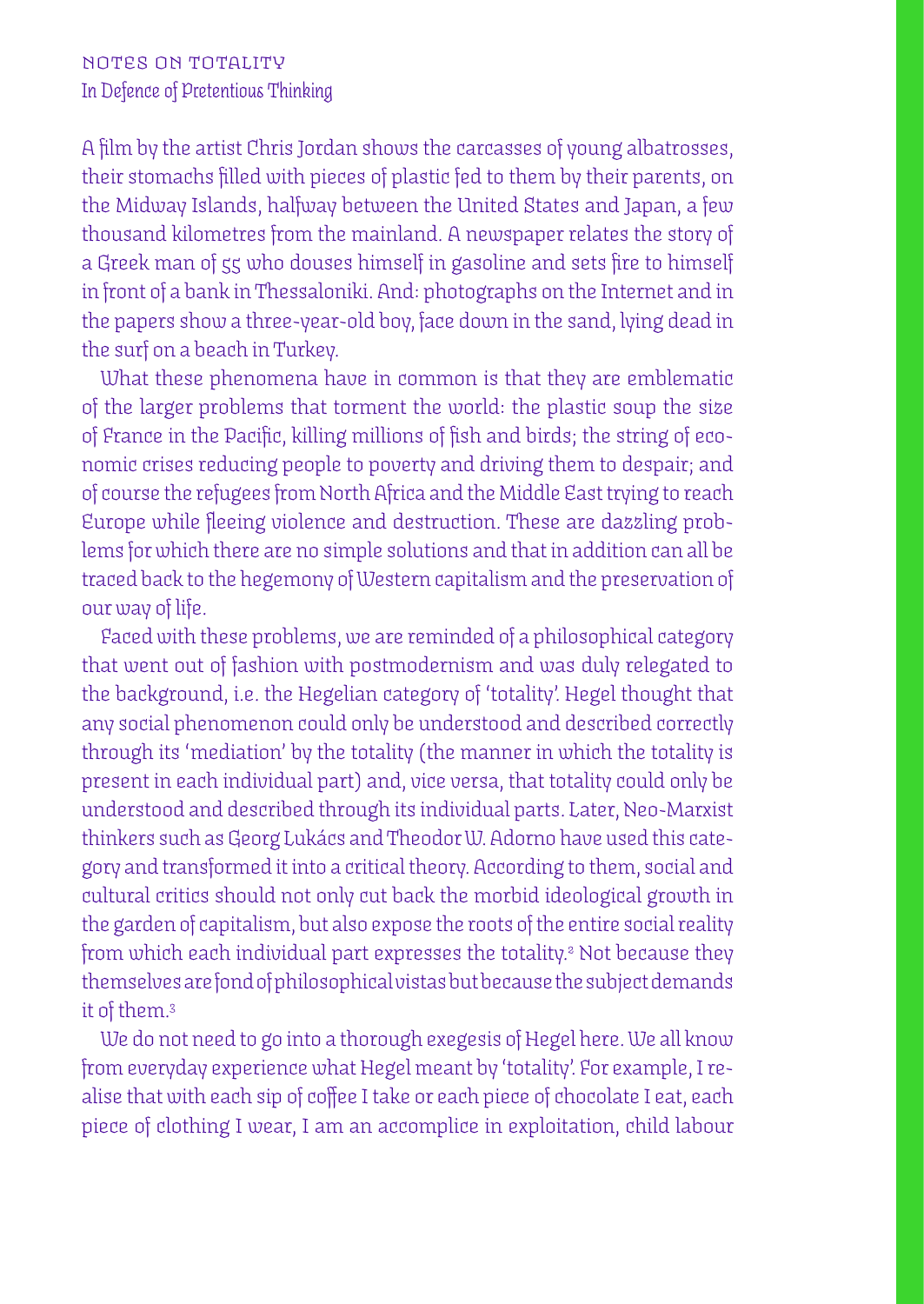and slavery. I know that through my pension fund or my savings account I may be investing in the arms industry. That through my mortgage or credit card debt I am paving the way for the next economic crisis. And that my overall pattern of consumption contributes to pollution — e.g. by adding to the plastic soup mentioned earlier — and global warming. That, as Sheila Sitalsing wrote in one of her columns for the Dutch daily newspaper *De Volkskrant*, I may send out an incensed tweet about the Spanish company European Security Fencing that produces the razor barbed wire used to close off Europe's borders, but that I am doing so from an iPhone that was produced with resources that are at stake in a bloody neo-colonial conflict in Central Africa.

These and similar experiences, which somewhat informed citizens are struggling with on a daily basis, all converge in the notion of 'totality'. In addition, the concept of totality implies that these problems should not only be regarded as accidental excrescences but are inherently linked to the way we have shaped the world. Inspired by Hegel, Adorno speaks of a 'total guilt connection' *(totaler Schuldzusammenhang)*. In our globalised and mediatized society, no one can wash their hands of anything; no one can claim not to know, or not in some way to contribute to maintaining social wrongs. Adorno has also expressed this in one of his most striking aphorisms: 'Wrong life cannot be lived rightly' *(Es gibt kein richtiges Leben im falschen)*. 4 Living a righteous life, even living at all, is actually impossible in a false, i.e. an immoral and unjust world.

### from totality to network

Within postmodern cultural theory there has been much aversion to the category of totality. This is best illustrated by what we may call the 'end-ism' of the second half of the twentieth century when, in rapid succession, the end of mankind (Michel Foucault), of ideology (Daniel Bell), of philosophy (Richard Rorty), of 'grand narratives' (Jean-François Lyotard), of history (Francis Fukuyama), of modernity (Gianni Vattimo) and of art (Arthur Danto) were proclaimed. Together with all vistas of the future, the totalising outlook was also banned. The concept of 'totality' was seen as too monolithic, not doing justice to the huge diversity of cultural forms and social relations: totalising thinking equalled totalitarian thinking. It was replaced with the metaphor of the open network.

Even in the 1980s, the network metaphor was still mainly used in a negative sense to describe clandestine and illegitimate forms of collaboration: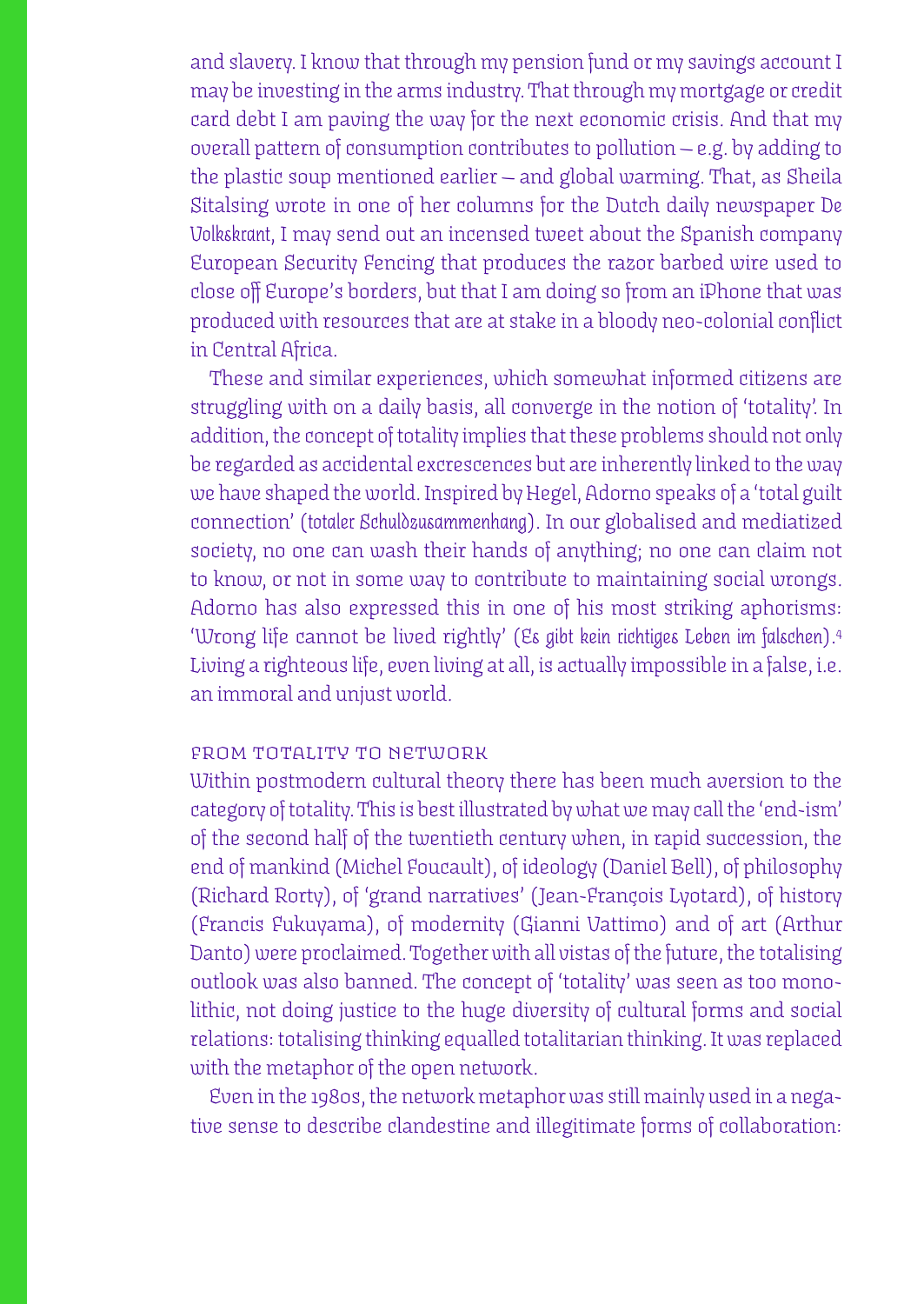criminal networks, drugs networks, arms trading networks, et cetera (the only exception being the 'resistance networks').5 However, since then and especially since the advent of the Internet, the network metaphor has acquired a much more positive connotation. It was being widely used to describe contemporary society, both in popular use and in philosophical and scientific literature.6 In the network metaphor traditional forms of 'verticality' (i.e. authority and hierarchy) disintegrate and the world becomes increasingly smaller and 'more flat', in the words of Thomas Friedman. As boundaries become blurred we all become nomads, racing frictionless over the world, faster and faster, effortlessly making connections everywhere (even if only temporary) — at least, according to the idealised image conjured up by the network metaphor.

As may be clear now, and only too evident from the examples of ecological, humanitarian and economic crises mentioned earlier, the notion of the network is of a highly ideological nature: it hides the fact that only part of mankind actually fully benefits from the flexibility and mobility in this 'flat' world. Commodities, tourists and financial products do indeed 'flash' across the globe unhindered, but this is not true of labour migrants and asylum seekers. In the West too, for many people flexibility and mobility mean job insecurity and devaluation of their skills and experience. The network society creates new class differences, also in the economic sense, between those who voluntarily travel the globe for either 'business or pleasure' and those who are either unwillingly confined to their place or forcibly driven from their familiar surroundings. Zygmunt Bauman called them 'tourists' and 'vagabonds', respectively.7 The contrast between both classes became poignantly clear in the summer of 2015, when, on the same Mediterranean coasts in places such as Lesbos and Bodrum where thousands of tourists enjoy their holiday, also thousands of bodies of drowned 'fortune seekers' were washed up. For those belonging to the latter group the world is anything but a frictionless network, but rather the monolithic 'totality' ominously towering above them and about to crush them any moment, as described by Adorno. However, in the euphemistic metaphor of the network society that threatening aspect of totality is, unjustly, never mentioned.

It is often overlooked that thinkers such as Adorno used the term 'totality' not only in a descriptive sense but also critically and performatively. When Adorno speaks of totality, or of the 'totally administered world', he points to the fact that individuals no longer experience society and its institutions as things in which they themselves participate and for which they are co-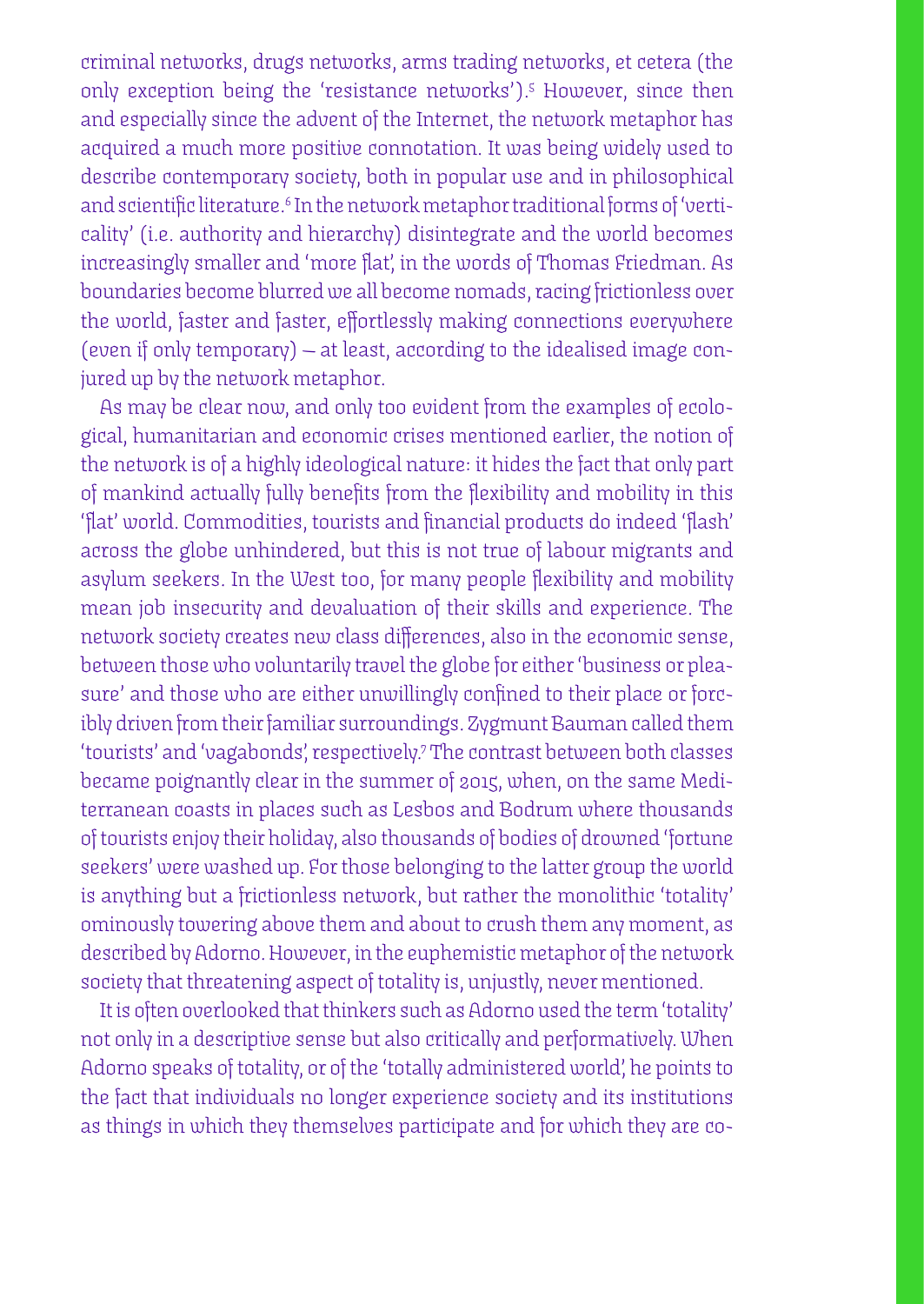responsible. On the contrary, they see them as alien and hostile. In other words, 'totality' is not just a category of knowledge, but also the expression of an experience, i.e. the experience of powerlessness of individuals in the world in which they live. In *Minima Moralia* (1951) Adorno wrote: 'The whole is the false.'8 By this he did not mean that the whole, or the totality, was wrong, too vague or too abstract as a category of thinking. On the contrary, in light of the ubiquity of the trading principle, the socio-economic interwovenness of all things, totality is the most real thing, the *ens realissimum*, as it makes everything else abstract and intangible.9 It is untrue more in a moral sense, insofar as the social totality as such is wrong and is, in Adorno's words, a 'false' totality.10 That is precisely why we should force ourselves to imagine it, and imagine it differently than it is.

One could argue that especially in a globalised network society the Hegelian and Neo-Marxist notion of 'totality' is more topical than ever. The crises mentioned earlier demonstrate how much the world is a single whole in which everything is interconnected, while at the same time that whole seems to be increasingly out of our grasp. The problem of climate change, as has been conclusively proven, is related to the global proliferation of the Western life style, and the appetite for fossil fuel of that same lifestyle is in turn one of the causes of the violence in the Middle East and the current refugee crisis. Obviously, these matters are far too complex to mention in one and the same breath, let alone connect them in a chain of cause and effect. But that is precisely the point here: the obscurity and complexity of such problems force us time and again to connect social and cultural issues with economic and political ones, and vice versa. This does not mean, by the way, that we can simply adopt the Hegelian terminology. Unlike Hegel and Marx we can no longer think in terms of a 'subject' of history, of one part that represents the whole and that plays, in a manner of speaking, the leading part in the story of history (for Hegel this was the 'spirit'; for Marx the 'proletariat'.) There is no subject of history and that is precisely the big problem that philosophy has been struggling with, especially since Adorno.

In one of his stories, the Dutch novelist Gerard Reve describes how a visiting elderly communist blames all kinds of problems on imperialism, to which the writer sarcastically remarks: 'Imperialism, well, well. Can I have its address and phone number?'" Condescending as this may be, it does hit the nail on the head: there are no contact details for contemporary global capitalism, there is no one we can call to account. There is no Darth Vader, Lex Luthor, James Moriarty or other mastermind that we can beat to right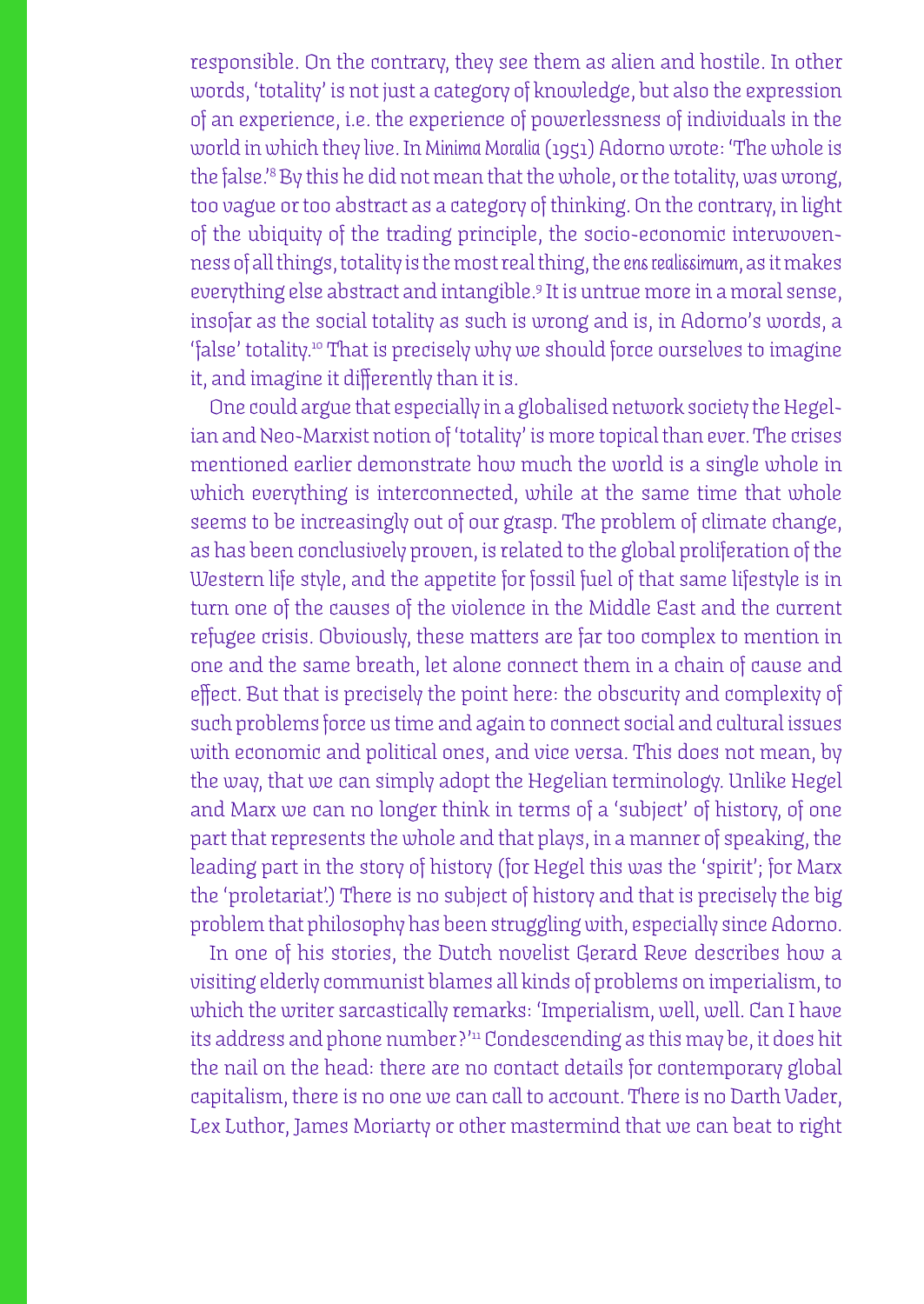what is wrong. The cockpit is empty, as Joris Luyendijk observes in *Dit kan niet waar zijn* [This cannot be true](2015), his bestseller about the financial world. It is precisely this confusion and uncontrollability of social reality that should fill us with dread and wake us up.

At the same time, this perspective endorses the ideology of neoliberalism, which claims not to be an ideology at all. After all, neoliberalism too argues that there is no one at the wheel (nor should there be), that the market is mankind's 'natural' condition for which there is no reasonable alternative. Presenting neoliberalism as a form of 'technocracy' or some sort of automatic tendency of the system, obscures the fact that deliberate political choices in favour of this system are indeed made, and out of wellunderstood class interests. The ideological smokescreens that are produced to obscure this fact make it increasingly difficult to determine those interests, however. In his book *Capitalist Realism* (2009) the philosopher Mark Fisher calls this the 'negative atheology' of contemporary capitalism, which resembles, if anything, the work of Franz Kafka. The castle in the eponymous novel or the Supreme Court in *The Trial* may have become inaccessible, but they are nevertheless real and exert influence. In Fisher's words: '… the centre is missing, but we cannot stop searching for it or positing it. It is not that there is nothing there — it is that what is there is not capable of exercising responsibility'.12 Instead of saying that everyone is responsible for the crises mentioned earlier, it is more accurate to say that no one takes responsibility and that that is exactly the problem.

# the privatisation of politics

Needled by the ideology of the 'participation society' we tend to turn to ourselves in looking for the solutions to the world's problems. Are we ruining the climate? Then buy unsprayed fruit at a farmer's market, compensate the  $CO<sub>2</sub>$  emission of your holiday flight by having trees planted in the Caucasus, or engage in car sharing. Want to sidestep the next economic crisis? Then switch to a green and sustainable bank, invest in gold, or go live in a *yurt.* Want to help a refugee? Collect blankets, donate your mouldy cuddly toy, organise your own benefit concert, marathon or cupcake baking contest, or, as a last resort, take a refugee home.

No matter how well-intended and often even idealistic such efforts are, the individualisation or privatisation of the world's problems also has a drawback. The idea that a better environment starts with yourself can easily turn into the belief that these structural social problems are the result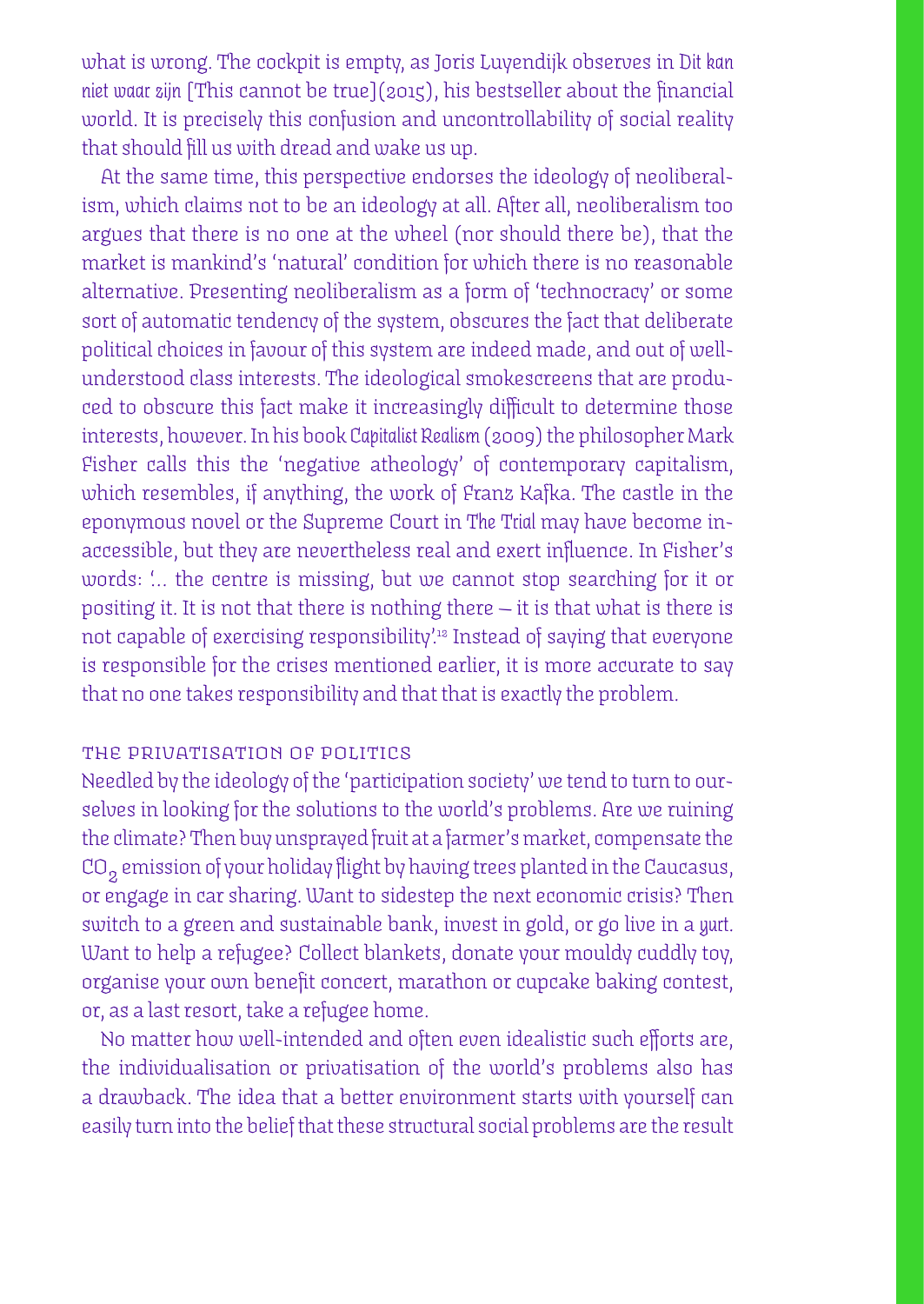of personal failure. An example of such erring is the myth of the 'moneygrabbing bankers' — the greedy psychopaths addicted to gambling, cocaine and adrenalin — who supposedly are responsible for the economic crisis. Of course, individuals or individual companies that deliberately enrich themselves at the cost of others must be called to account, but that can never be the whole story. It is not enough to point to money-grabbing bankers, because this sheds insufficient light on the fact that their behaviour and presumed character flaws are being structurally rewarded, while alternative characteristics — such as a long-term view and attention to sustainability — are punished by the system. Our moralistic view distracts our attention from the things that are wrong at the system level, i.e. what stimuli incite individuals to action.13 The shortcomings of the ethical look at such problems is exactly what Adorno wanted to express in his above-mentioned aphorism about the impossibility of leading a righteous life amidst falsehood.

How perversely such an internalisation of a social problem can turn out is demonstrated by the Dutch sbs6 television programme *Geld maakt gelukkig* [money is everything]. In this show, that has been running since 2014, three candidates with financial problems court the favours of the audience. One by one they tell their story: they need money for medication that is no longer covered by their health insurance, they need to adapt their house for their handicapped child, or they have for some reason or other ended up in debts that now weigh heavily upon them. Each candidate needs a certain amount of money, somewhere between €1,000 and €10,000. After having listened to three heart-breaking stories, the hundred people in the audience are asked to divide €10,000 among the three candidates and they are advised in this by the 'social lawyer' (as he is called on the SBS website) Prem Radhakishun and a 'budget coach'. Following the broadcast the viewers at home can also donate money through the website. The show very much brings to mind BNN's Grote Donorshow [Big Donor Show], with the significant difference that that turned out to be a hoax. As in that show, in which a terminally ill woman could choose from three candidates to donate her kidney to after she had died, here human misery is perversely exploited and turned into entertainment. Of course such exploitation and transformation is almost as old as television itself, as is evident from the legendary Open Het Dorp [Open The Village] show from 1962, in which popular TV presenter Mies Bouwman in a 23-hour marathon broadcast raised money for a 'village' with special facilities for physically handicapped people. These days, commercial TV stations present such emo-TV shows about the socially less fortunate by the dozen, making money from the financial crisis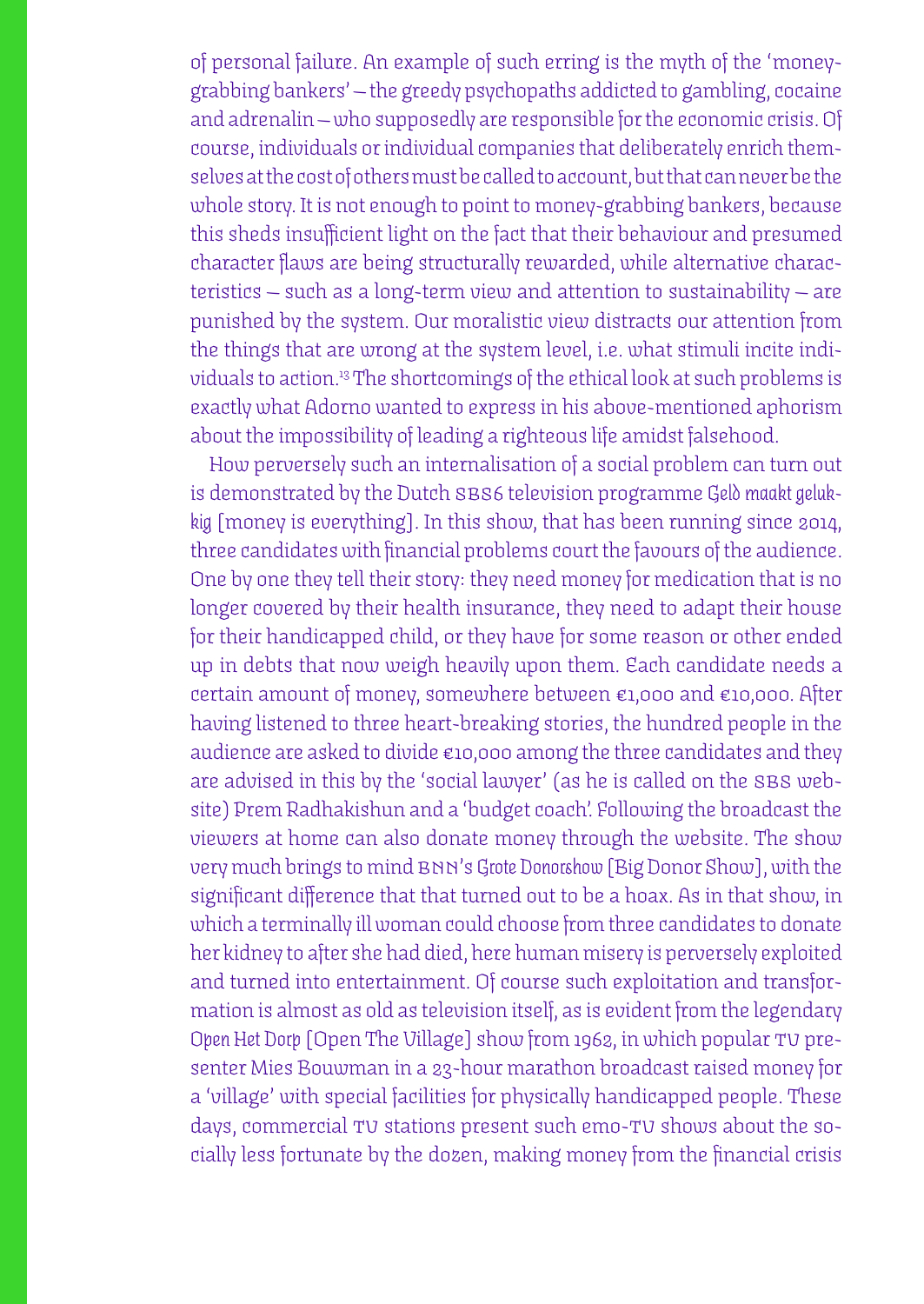with successful shows such as *Effe geen cent te makken* [temporarily flat broke] and *Dubbeltje op z'n kant* [penny-pinching time].

Still, one feels that a line has been crossed here. Perhaps this is mostly because of the contest format, which in the case of the *Big Donor Show* led to fierce reactions and even to questions in Parliament (not though in the case of the sbs6 show). The 'candidates' must do their best to bring their story as convincingly as they can. According to the website, they 'go to extremes to win the favour of the audience'. In other words: the more pathetic the candidate, the more money they get and also, the more the audience, the panel and the viewers at home can congratulate themselves on making their fellow man happy. Because of course the candidates are happy with what they receive and if asked they would probably have no moral or political objection to the show whatsoever. They got help, didn't they? Candidates happy, viewers happy, tv manager happy, so what's the problem?

The problem lies, first of all, in how poverty is portrayed. The candidates are 'pitiful' people that have to rely on our sympathy. This not only makes us feel morally superior as we are helping a fellow man, but also much happier about our own financial situation. It is slightly reminiscent of the anecdote by Dickens about the man who hired a homeless person to walk in the snow in his garden so that he himself could enjoy the warmth and cosiness of the fire inside even more. But one shouldn't have to depend on the pity and benevolence of one's neighbours for help and support. Also those who express themselves poorly, or are right bastards, ill-mannered or otherwise socially handicapped, or simply refuse to be in an SBS show (because they, for instance, find it a degrading spectacle) are entitled to help when they find themselves in dire straits. This is exactly why social care in Western Europe has become increasingly institutionalised in the course of the twentieth century, resulting in the welfare state as we know it. Now that that is being dismantled, the people who can't make ends meet have once again become dependent on the sympathy of the public.

This brings us to the second problem, one that far transcends this SBS show, which is only a symptom of it. For ten years now, there has been a worrisome shift from solidarity to charity in the Netherlands. In 2006 the PvdA (the Dutch labour party) had a successful election campaign that included an appeal to make food banks redundant. Its leader Wouter Bos called them 'an embarrassing symbol' of the growing poverty in the Netherlands. After all, living above the poverty line was a matter of justice, not of charity. Since then, and especially because of the financial crisis, the number of people who depend on charity has only risen.<sup>14</sup> If the PvdA felt that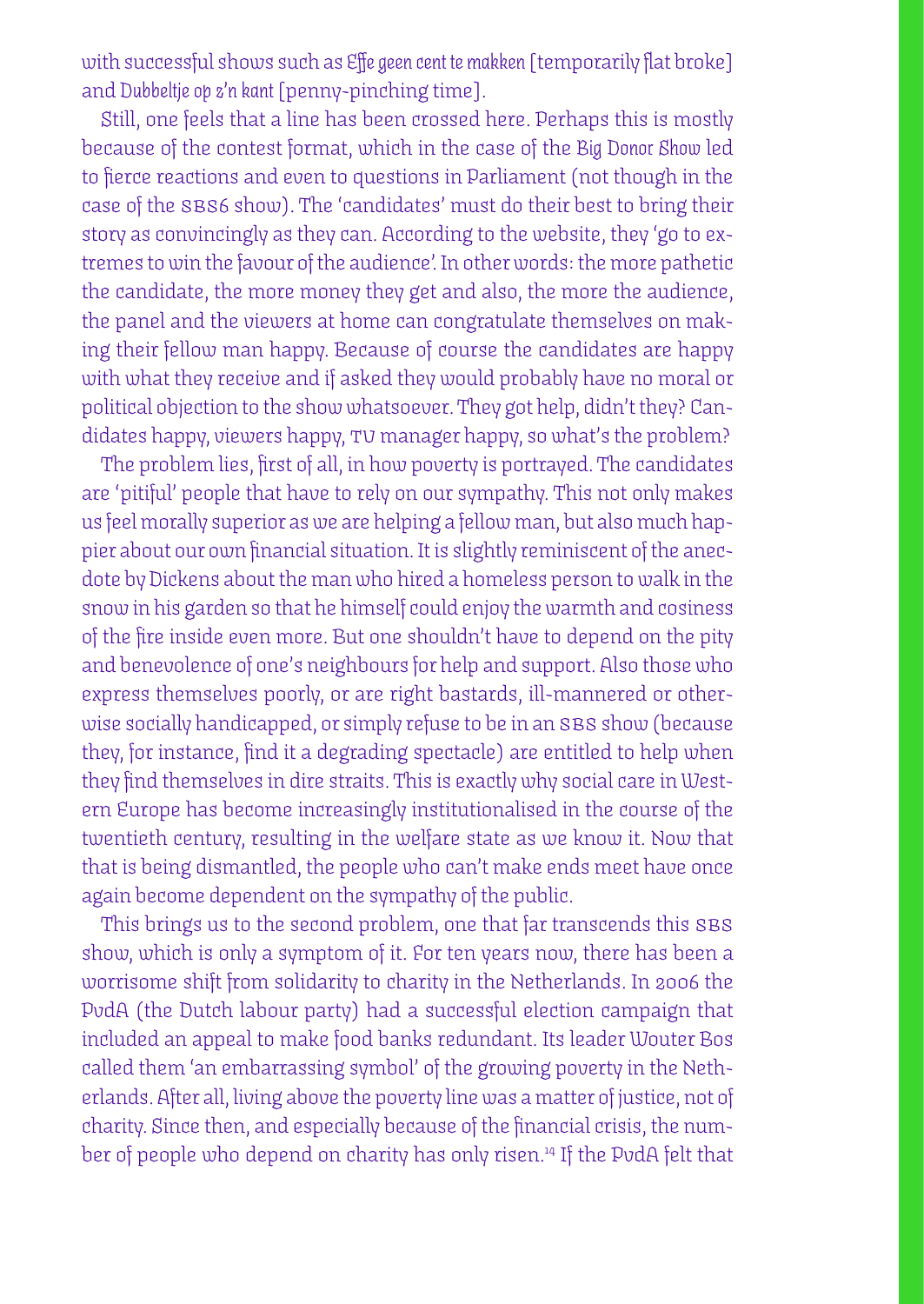food banks were already embarrassing, then what about these TV shows? Even more than food banks they contribute to poverty being regarded as 'normal'. Thanks to these programmes, poverty even becomes a form of entertainment in which we can give free rein to our charity, instead of it being something that is to be fought structurally and through politics. The sbs website says: '*Geld maakt gelukkig* aims to initiative a positive movement in which all people in the Netherlands take care of each other.' The programme therefore fits perfectly within the strategy of depoliticising poverty under the guise of the 'participation society'.

In 1891, Oscar Wilde wrote his essay 'The Soul of Man under Socialism', in which he mercilessly tore the ideologists of charity to shreds:

*They try to solve the problem of poverty, for instance, by keeping the poor alive; or, in the*  case of a very advanced school, by amusing the poor. [Note: SBS appears to aim at com*bining both goals.* tl*] But this is not a solution: it is an aggravation of the difficulty. The proper aim is to try and reconstruct society on such a basis that poverty will be impossible.*

Of course poverty in the Netherlands has by far not reached the level of the nineteenth century (although according to Thomas Piketty's sensational book we are heading in that direction). Nevertheless, we should keep in mind that poverty is a political problem, not to be left in the hands of wellmeaning civil initiatives, as the participation society's ideology prescribes, let alone in those of a TV programme.

In light of the tendency referred to elsewhere<sup>15</sup> as 'the great flight inwards' we need to think bigger and therefore more critical. A better environment starts with the totality. This of course does not mean that we should blame 'totality' for every loose stone in the pavement. The notion of totality means that the type of problems mentioned earlier — ecological, economic and humanitarian crises — are not temporary excrescences or excesses in a system that is otherwise okay, but that they have been part of that system from the very beginning (or, in Hegelian terms: the negation of the concept is already part of the concept). The fact that the critic then has no readymade solution for such problems does not detract from the validity of such a perspective. The often-heard remark 'do not complain if you can't come up with an alternative' is both an overly simple and false way of censoring critical thinking. Perhaps realising that there is no solution as yet is better than providing a fake solution or only fighting symptoms — which only perpetuates the problems — or some form of pseudo-activity that conceals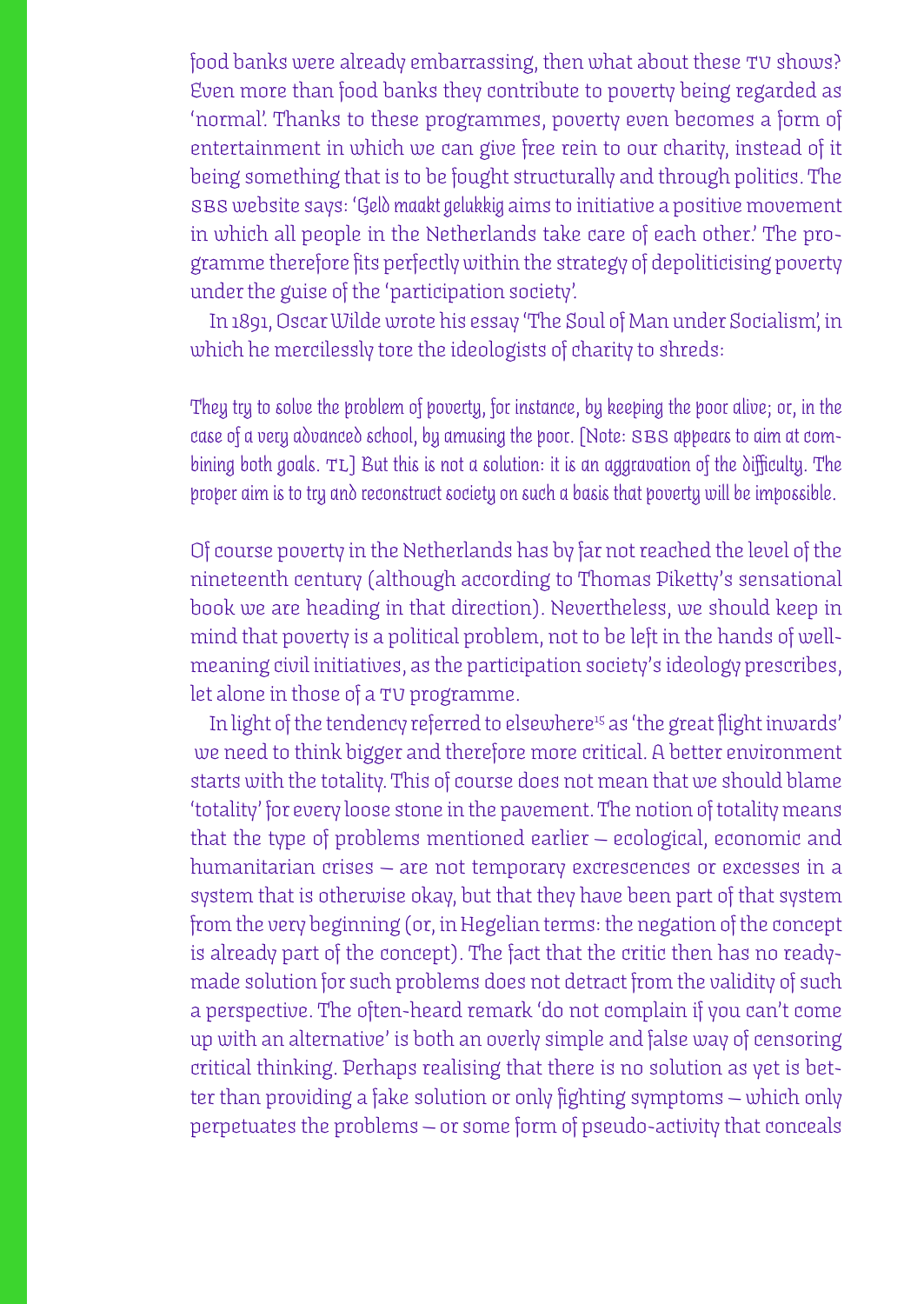the true causes. By continuing to acknowledge the problem as a problem we at least commit ourselves to finding structural solutions.

## tall stories

In postmodernism the totalising view is regarded with fear and suspicion: after all, the Grand Narratives of Christianity, Marxism and fascism have all led to totalitarian violence as they tried to force society into one uniform mould. Within cultural philosophy this aversion to the all-encompassing view has led to the advent of 'short' stories, in which notions of production, class and ideology had to make way for those of gender, ethnicity and identity politics. Because of this, critique of the system of capitalism — the original impulse of critical theory — was pushed into the background, not in the least because notions such as identity politics and 'philosophy of difference' are in no way contrary to and in many ways even perfectly compatible with current 'cultural' capitalism, in which people obtain their identity through networking and consuming. As capitalism increasingly became the only remaining frame of reference, and in that sense became totalitarian, it rendered philosophy toothless and harmless.

The ambition to 'apprehend one's time in thought', Hegel's definition of philosophy, seems to have been buried along with the Grand Narratives. Contemporary society, we are told time and again, is far too diverse and complex for one single narrative. According to Jürgen Habermas, the 'new complexity' *(neue Unübersichtlichkeit)* heralded the end of the age of 'master thinkers' who act as ushers and supreme judges. From now on, philosophy would have to be content with the role of 'interpreter', mediating between specialised scientific disciplines and the public domain, and between those disciplines themselves. Who would dare to say today, with Hegel, that philosophy should concern itself with such a thing as 'totality'? And yet it is this very complexity that forces us to look at all the phenomena in relation to each other — 'mediated' by each other, in Hegelian terms. It is precisely the globalised world of hypermobility, communication and international trade that prohibits us to think modestly. Even if the bird's eye view of traditional philosophy has become ontologically or epistemologically impossible, it is still politically necessary.<sup>16</sup> As we shy away from using big words such as 'totality' or 'capitalism', let alone 'revolution', it is the macro processes that overwhelm us and take away our control over our own lives.

Fredric Jameson's *Postmodernism, or, the Cultural Logic of Late Capitalism* (1991) was perhaps one of the last attempts at a grand-scale Marxist cultural cri-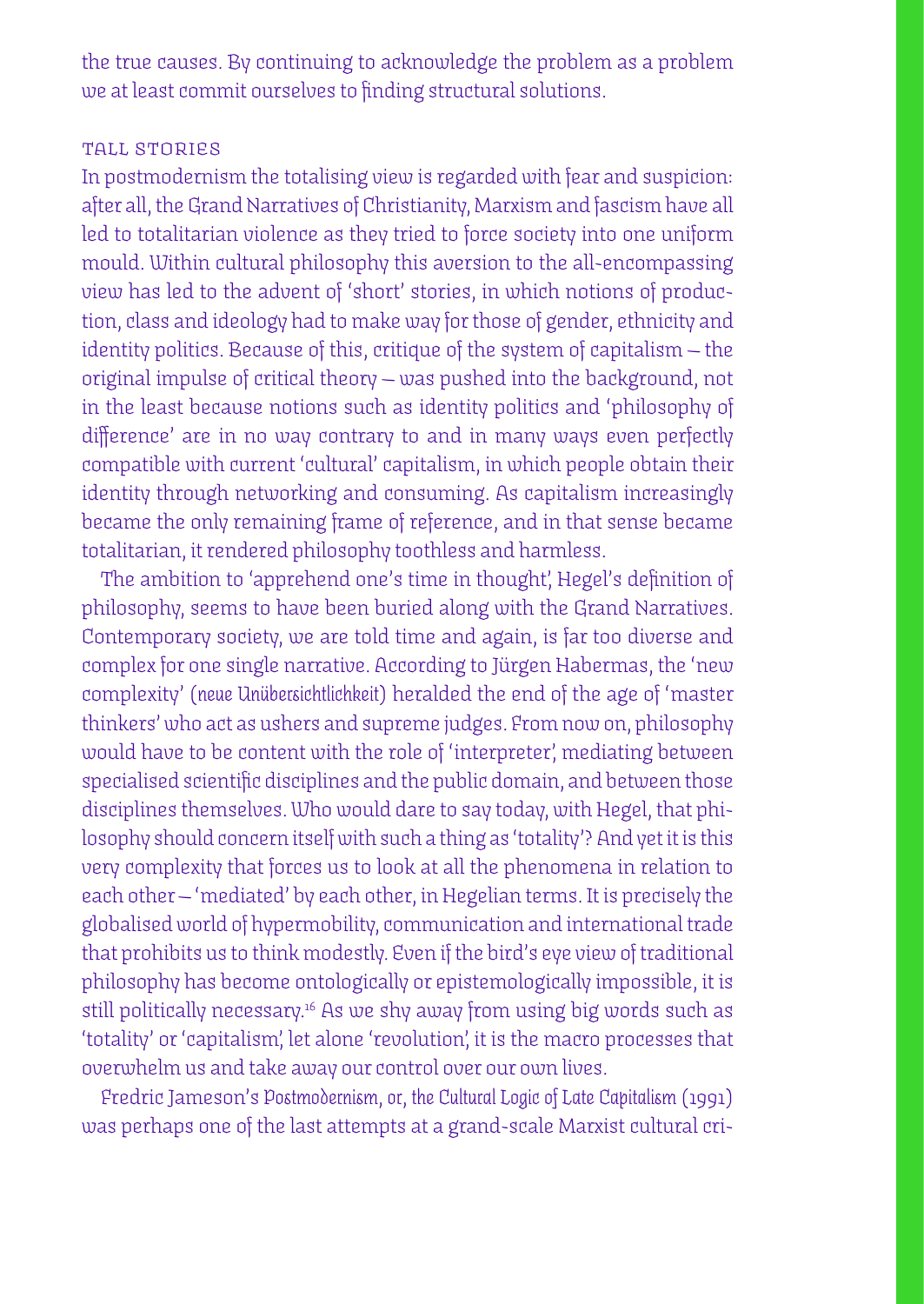tique. Jameson's central argument is that postmodernism is not just an artistic or theoretical school, but the ideology of a certain capitalist mode of production. Following the Belgian economist Ernest Mandel, he calls this 'late capitalism', its characteristics being international markets, flexible multinationals and finance. The details of Jameson's theory are less relevant here than his methodology. His starting point is Marx' notorious 'base-superstructure model': the idea that the ideological 'superstructure' of a society (i.e. politics, religion, culture, et cetera) is determined by the material and socio-economic 'base' (i.e. technology and class relations). According to Jameson, superstructure and base must not be understood in the 'architectural' sense, as a building that is supported by a foundation; rather, the superstructure is a table top that, although it is supported by the legs, also provides stability to those legs.

Jameson was heavily criticised for his 'totalising' outlook; for using Marx' obsolete model he was accused of economic reductionism and having no eye for the diversity of culture. He had foreseen this criticism, as is apparent from the epilogue to his book. The 'taboo on' or even the 'war against' totality is a pre-eminently postmodern phenomenon that once more affirms the a-historical and individualistic nature of late capitalism. According to Jameson we should go right against this and hold onto the notion of totality, even if it is an impossible concept. Even more so: as a 'failed' concept it may now even be more useful then in its heyday, when Hegel used it.17 In other words, we should not read works such as Jameson's *Postmodernism…* as a cultural history of 'how it really was', but rather as an attempt to throw a radically different light on certain cultural phenomena by relating them to each other in a new narrative and describing them in terms that may seem inapt or even improper at first glance. As Adorno already said about psychoanalysis, in cultural philosophy too only the exaggeration is true.

Meanwhile it has become cliché to say that the end of the grand narratives has itself become a grand narrative. To escape from this postmodern paradox, cultural philosopher René Boomkens posits that after the grand narratives we should now tell tall stories:

*What are tall stories? Literally, tall story is a story that succeeds in making its subject extra convincing with the aid of certain rhetorical tools. From the position of the listener, it is also a story that, compared to other stories or our own regular experience, sounds almost improbable and carries a hint of exaggeration.18*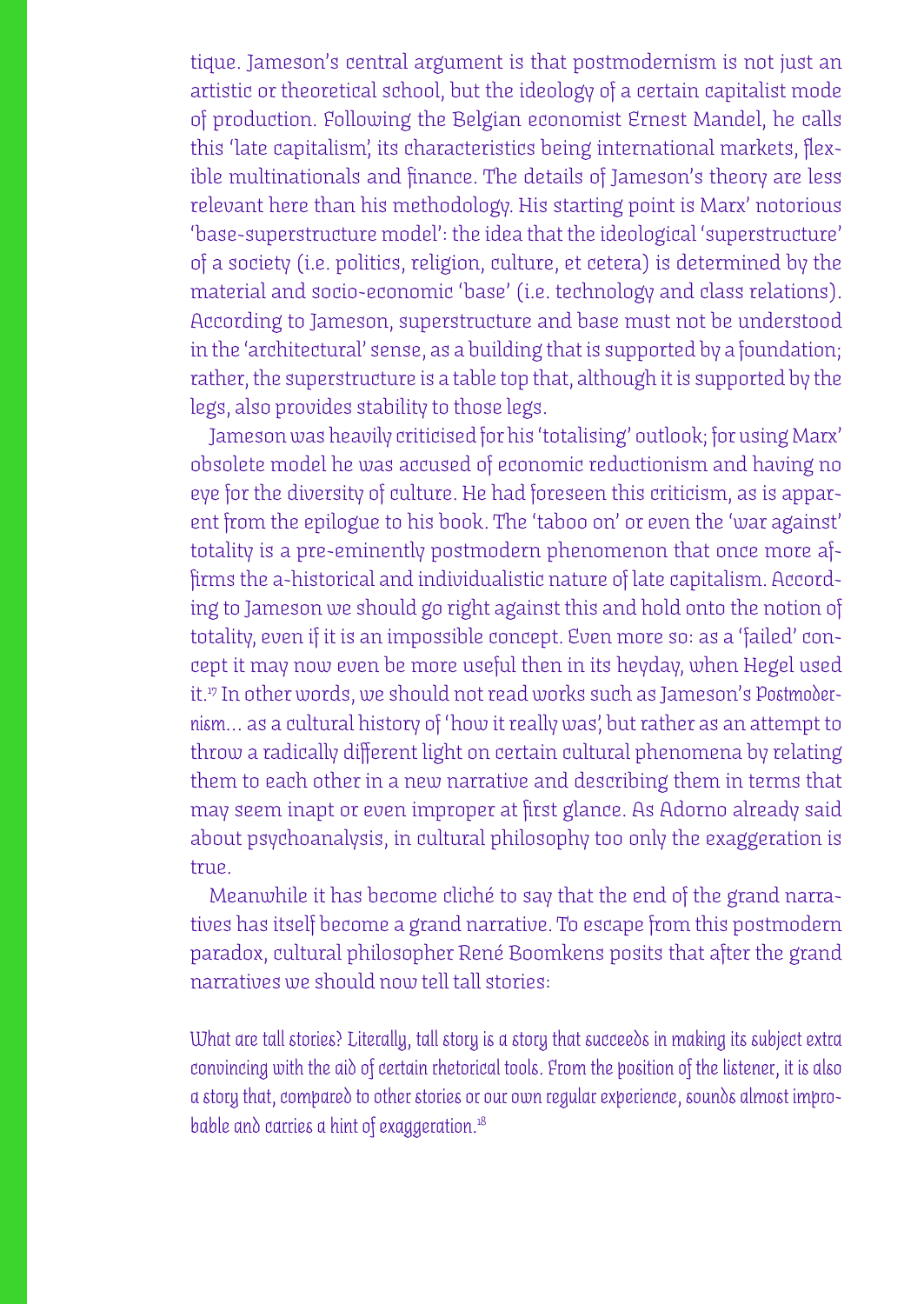The tall story therefore presents itself more emphatically and more explicitly than the grand narrative as a story, as a construction that in an artificial or even laboured manner brings together a hitherto confusing and incoherent collection of fragments. The tall story thereby questions the obviousness and 'naturalness' of our usual outlook on the world, actually stressing its contingency by strategically presenting an alternative to it.

Boomkens rightly connects his notion of the tall story to the form of the essay. Whereas the grand narrative tried to capture the totality in the form of a system, as Hegel did in his *Enzyklopädie der philosophischen Wissenschaften* (1817), the tall story fits in with the tentative and fragmentary form of the essay. This does not make it any less ambitious than the system, by the way. Every essay is, unlike what the genre's name seems to suggest, a *tour de force*. By delving deeply into its subject the essay attempts to also open up the world in which that subject originates. The analysis of the tiniest and seemingly most insignificant detail eventually leads to a panoramic view of the whole.19 Unlike the system thinker or scientist the essayist is not only guided by the current situation in his or her own discipline or related specialisms, but equally by works of art and other cultural products, which often are the prism through which essayists look at society and at their own everyday experience.

This however incurs new problems. Because, isn't cultural critique becoming a most subjective or arbitrary enterprise in this manner? What separates the tall story from pure fiction? For a solution to the problem — or, rather, to circumvent it — we may turn to Slavoj Žižek's notion of the 'parallax view'. According to the accepted definition, a parallax is an optical illusion in which an object seems to be moving while in reality it is the observer who moves (for example, when in a moving train the landscape seems to pass before your eyes). This can easily be used as a metaphor for a method of cultural critique in which our changeable and shifting look presents us with a constantly changing image of the totality. And Žižek gives the notion an additional dialectical twist: in the parallax view the shifting of the object can never be completely subjective, because the various point of reference must already be 'inscribed' in the object itself. Or, the object is never fixed, because the various 'views' are always already part of it. In Žižek's own words: 'Sure, the picture is in my eye, but me, I am also in the picture.'20

According to Žižek we should regard Hegel's notion of totality in the same way. That notion does not imply, as its critics allege, that world history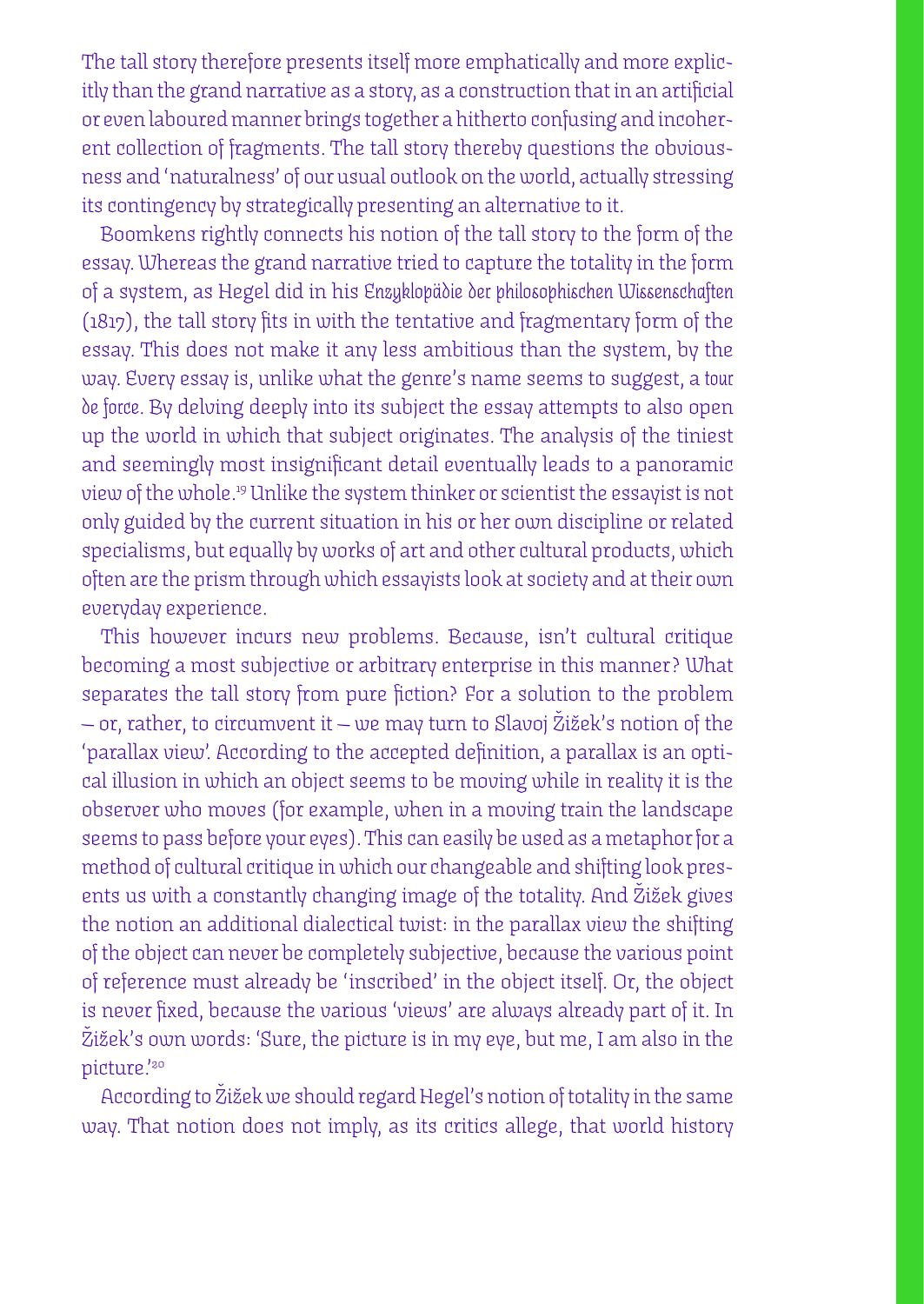unfolds along ironclad laws and that its outcome is predetermined. This so-called 'teleology' (viewing history in terms of a goal-oriented development), which is so often denounced in Hegel's philosophy, can in fact always only be constructed later and in hindsight.<sup>21</sup> Indeed, here we are not far from the Hegelian thought that Minerva's owl doesn't fly out until dusk, but it should be added that a meaning that is assigned retrospectively is not written in stone, but is always susceptible to change. In the case of the arts this was already said by T.S. Eliot (whom Žižek quotes):

*… what happens when a new work of art is created is something that happens simultaneously to all the works of art that preceded it. The existing monuments form an ideal order among themselves, which is modified by the introduction of the new (the really new) work of art among them. The existing order is complete before the new work arrives; for order to persist after the supervention of novelty, the whole existing order must be, if ever so slightly, altered;22*

Following the trail of Jameson, Boomkens and Žižek, the same can be said of the tall story and we can even take it one step further than Eliot: not only does the tall story shed new light on art history, but also on world history. It offers us a current 'parallax' view of totality, allowing us to look at the world with strange eyes and thereby question its obviousness. At the same time it presents a — albeit imaginary — position outside that world, by which it at least opens up the possibility of change, not only of the present, but in retrospect also of the past.

### to conclude:

# dialectical pessimism and pretentious thinking

Just as in fairy-tales, the spell can only be broken by calling the evil by its name. 'Universal history must be construed and denied', Adorno wrote in his *Negative Dialektik* (1966).23 By this he meant that we should see Hegel's totality for what it has in fact always really been: a construction. This implies that we distance ourselves from 'universal history' and take up an artificial position outside of that history, as it were, from where we can criticise it. We could call this the 'cunning' of cultural critique: we can escape destiny only by first constructing one.

We seem to be living in the age of permanent catastrophe. The ecological, economic and humanitarian disasters can really no longer be dismissed as unfavourable side-effects of progress for which clever people will certainly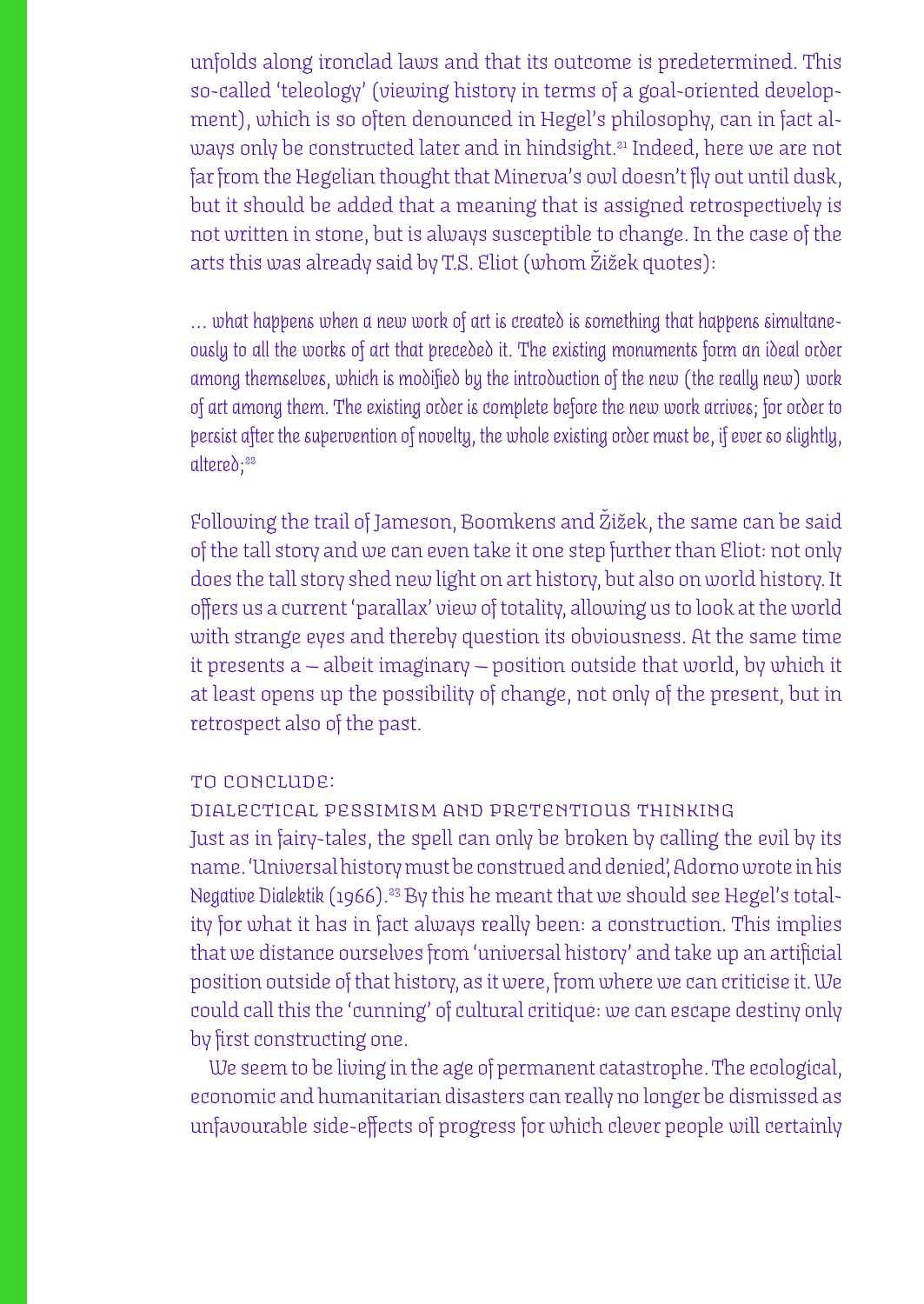find a solution any day now. They are the direct effect of 'natural' history, of technological, demographic and economic progress. Today's naive dreamers are not those who say there are alternatives, but rather the politicians who think that we can and should carry on as usual because there just is no alternative and the pragmatic idealists who think we can save the world by eating organically grown carrots. Such optimism is easily translated into conformism.

On the other hand there is an exuberant growth of doom-mongering that claims that everything is irrevocably and inevitably going to hell in a handbasket. For example, in the United States almost one-fifth of the population seems to expect that Judgement Day will occur during their lifetime. After each total eclipse of the sun or passing comet they seem to be slightly disappointed that the world has again not ended. Meanwhile people feast on Hollywood blockbusters in which natural disasters lay waste to our capitals and 'cultural heritage' either by fire or flood. In popular imagination the catastrophe as an object of desire seems to have taken the place of utopias, which still held that position in the nineteenth century. We seem to be witnessing a collective catastrophilia: an insatiable longing for the end of days, in whatever form. What is noticeable in this is that nowadays, in the words of Fredric Jameson, we find it easier to imagine the end of the world than the end of capitalism.<sup>24</sup> All the same, the illustrations in the brochures of Jehovah's Witnesses – in which paradise on Earth after the Last Day is represented as some sort of global neighbourhood barbecue in which not only all races but also all animals may partake – are at least more utopian than the so-called visions of the future of our politicians.

Against the persistent belief in progress and against the fatalistic catastrophilia, cultural critique should train itself in dialectical pessimism. Pessimism, because only the bleakest view of the current state of affairs can lead to revolt, which is after all always born of outrage.<sup>25</sup> However, this pessimism is dialectical because it stems from hope, from the profound conviction that the world could also look differently and that history could have taken another course. As the Flemish cultural philosopher Lieven de Cauter writes in his book *De capsulaire beschaving* [the capsular society] (2004):

*Until now, social commitment came from a profound utopian or idealistic (or even religious, Messianic) optimism. Today, it is perhaps more than ever time to take pessimism and even a (self-)critical pessimism as motto, motive and engine of planetary protest.26*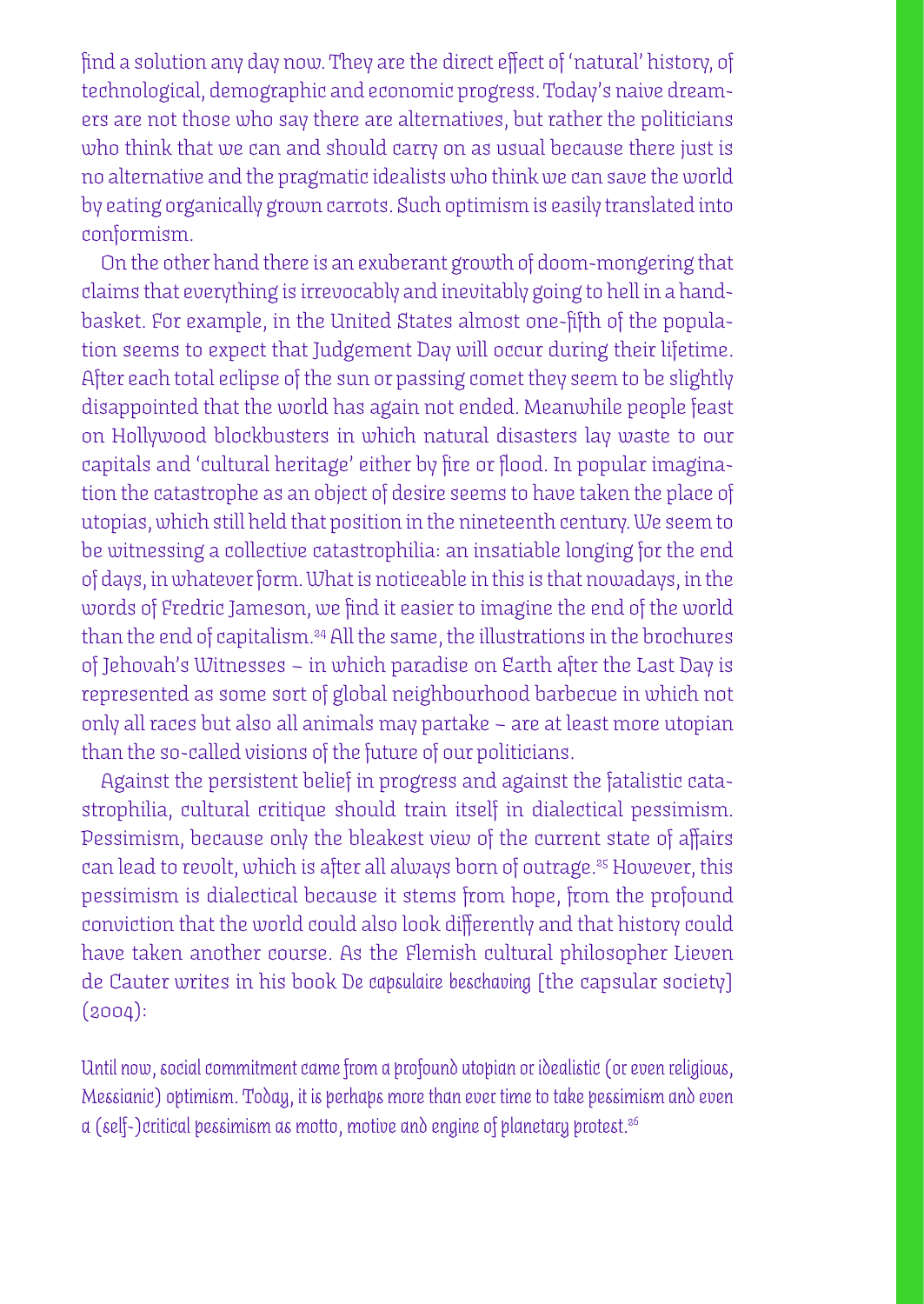Meanwhile, what De Cauter calls 'glocal panic' rules: the defensive reaction to global problems in the form of neo-nationalists movements that feed the illusion that we can solve or at least evade these problems by retiring into our local shell. Ironically, postmodernism has indirectly contributed to this new nationalism by placing a taboo on grand narratives, on the bird's eye views from which one can overlook and criticise the totality. By contrast, a dialecticalpessimistic cultural critique feels compelled to tell tall stories, as the disasters that confront us are of a planetary scale.

In a column in the Dutch weekly *De Groene Amsterdammer* about the silent demise of the 'academic spring' (the recent rebellions by students and staff at a number of Dutch universities) Professor of Financial Geography Ewald Engelen mentions an employment advertisement for a 'Head of International Strategies and Relations' of the University of Groningen, bearing the motto, in bold letters and of course in English: *born leaders reach for infinity.* Such bombastic management prose is no longer exclusively used in the corporate world but has long since increasingly been contaminating the public space and its institutions. Faced with this, it seems only fitting that critical thinking, in an act of overidentification, is at least as pretentious as that and strives for nothing less than the by the younger Marx intended 'ruthless critique of all things existing: ruthless both in the sense of not being afraid of the results it arrives at and in the sense of being just as little afraid of conflict with the powers that be.<sup>'27</sup>

thijs lijster, january 2016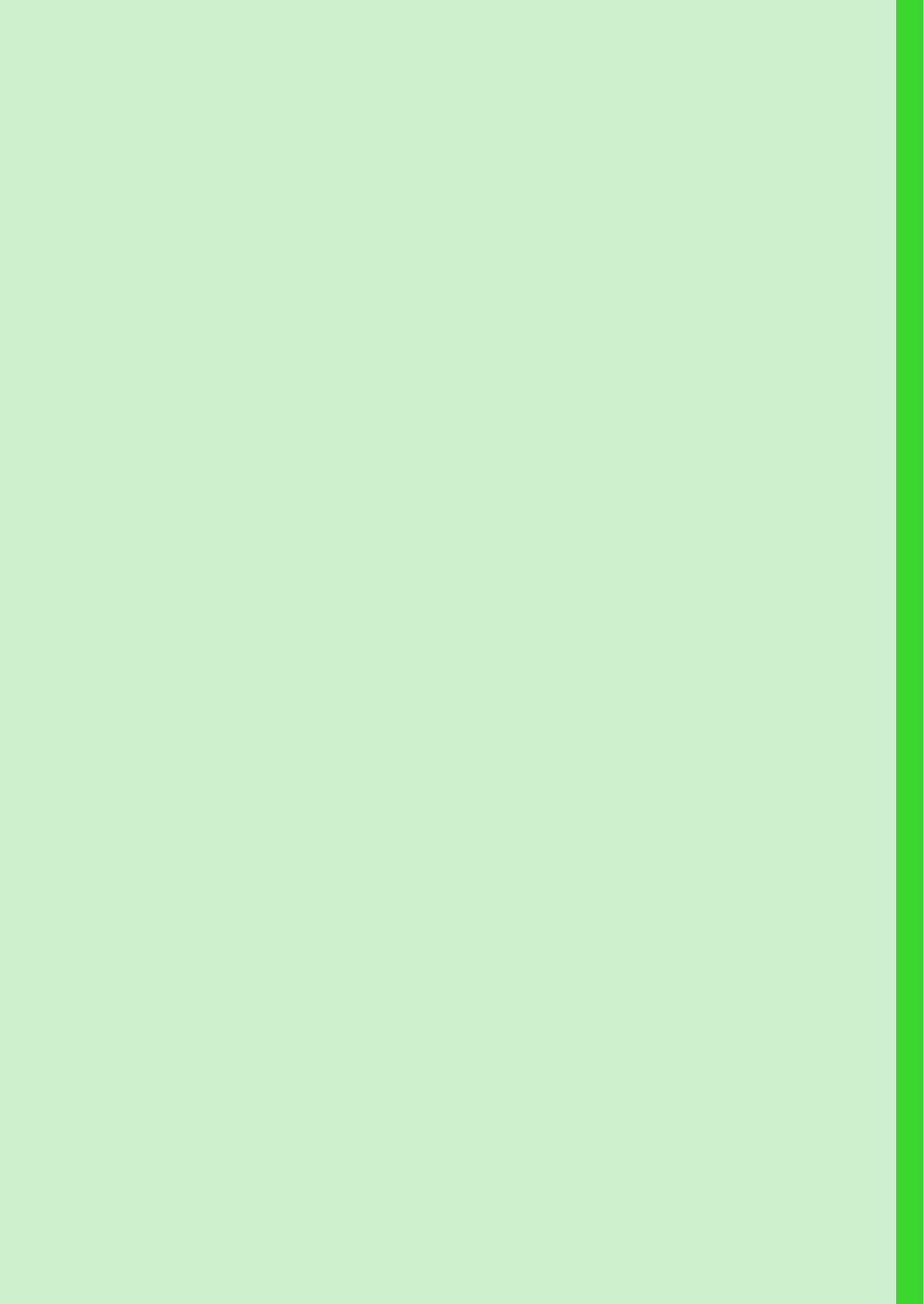- 1 Benjamin, Walter (1999) *The Arcades Projects*. Transl. by Howard Eiland and Kevin McLaughlin, prepared on the basis of the German volume edited by Rolf Tiedemann. Cambridge ma and London: The Belknap Press of Harvard University Press.
- 2 Thanks to Jan Sietsma for the analogy.
- 3 For example, Lukács writes: 'Thus the category of mediation is a lever with which to overcome the mere immediacy of the empirical world and as such it is not something (subjectively) foisted on to the objects from outside, it is no value-judgement or 'ought' opposed to their 'is'. *It is rather the manifestation of their authentic objective structure*.' (Georg Lukács, 1967, *History and Class Consciousness: III The Standpoint of the Proletariat,* transl. by Rodney Livingstone. London: Merlin Press.
- 4 Adorno, Theodor W. (1974) *Minima Moralia. Reflections from Damaged Life.* Transl. Edmund Jephcott. London: Verso, p. 39.
- 5 Boltanski, Luc and Eve Chiapello (2005) *The New Spirit of Capitalism*. Transl. Gregory Elliott. London: Verso, pp. 141-142.
- 6 For example Bruno Latour's 'actor-network'-theory, Manuel Castells' 'network society', or Gilles Deleuze's 'rhizomatic network'.
- 7 Bauman, Zygmunt (1998) *Globalization. The Human Consequences.* New York: Columbia University Press, p. 77 ff.
- 8 Adorno (1974) (see note 4), p. 50. This was a reversal of Hegel's famous aphorism: 'Das Wahre ist das Ganze.'
- 9 Adorno, Theodor W. (1972) *Soziologische Schriften,* in: *Gesammelte Schriften,* ed. Rolf Tiedemann assisted by Gretel Adorno, Susan Buck-Morss en Klaus Schultz, vol. 8. Frankfurt am Main: Suhrkamp, p. 364.
- 10 As he also writes in Ästhetische *Theorie*(1970): 'Denn Wahr ist nur, was nicht in diese Welt paßt' ('True is only that which does not fit in this world'.
- 11 Reve, Gerard (1999) 'Een eigen huis', in*: Verzameld Werk, Deel 3*. Amsterdam: L.J. Veen, p. 201.
- 12 Fisher, Mark (2009) *Capitalist Realism. Is There No Alternative?* London: Zero Books, p. 69.
- 13 See also Luyendijk, Joris (2015) *Dit kan niet waar zijn. Onder bankiers.* Amsterdam/Antwerpen: Atlas Contact, p. 188. We also find this idea in Marx, who, for good reason, deemed it necessary to not only develop a moral critique of capitalism but also one of the system as such. In *Das Kapital* he argues that the motives of the individual capitalist are irrelevant; the alleged greed is a *function* of capital, which could not continue to exist without progressive accumulation. See Marx, *Capital,* chapter 4.
- 14 See, for example, *Genadebrood. De onstuitbare opmars van de voedselbank* (2015) by Peter Verschuren. Verschuren tells how the first Dutch food bank was founded in Rotterdam in 2002. By 2014 there were 157 food banks across the Netherlands, serving tens of thousands of people.
- 15 Lijster, Thijs, *De grote vlucht inwaarts. Essays over cultuur in een onoverzichtelijke wereld* [The great flight inwards. Essays on culture in a confusing world], expected in late March 2016 from De Bezige Bij publishers.
- 16 See also Laermans, Rudi (2001) *Ruimten van cultuur. Van de straat over de markt naar het podium*. Leuven: Van Halewyck, pp. 156-157.
- 17 Jameson, Fredric (1991) *Postmodernism, or, the Cultural Logic of Late Capitalism.* London: Verso, p. 409.
- 18 Boomkens, René (1998) *Een drempelwereld. Moderne ervaring en stedelijke openbaarheid*. Rotterdam: nai Uitgevers, p. 39.
- 19 See also what Adorno says in *Der Essay als Form* (1958): 'The relation to experience and from it the essay takes as much substance as does traditional theory from its categories — is a relation to all of history; merely individual experience, in which consciousness begins with what is nearest to it, is itself mediated by the allencompassing experience of historical humanity; the claim that social-historical contents are nevertheless supposed to be only indirectly important compared with the immediate life of the individual is a simple selfdelusion of an individualistic society and ideology.' (Adorno, in *New German Critique* No. 32 (Spring-Summer 1984) p. 158; Transl. Robert Hullot-Kentor).
- 20 Žižek, Slavoj (2006) *The Parallax View*. Cambridge ma: mit Press, p. 17.
- 21 See also: Žižek, Slavoj (2010) *Living in the End Times*, London: Verso, p. 197.
- 22 Eliot, T.S. (1921) 'Tradition and the Individual Talent'
- 23 Adorno, Theodor W. (1973) *Negative Dialectics*. Transl. E.B. Ashton. London and New York: Routledge, p. 320.
- 24 Jameson, Fredric (1994) *Seeds of Time*. New York: Columbia University Press, p. xii.
- 25 See also Hessel, Stephane (2011) *Neem het niet!,* Dutch transl. Hannie Vermeer-Pardoen. Amsterdam: Van Gennep.
- 26 De Cauter, Lieven (2004) *De capsulaire beschaving. Over de stad in het tijdperk van de angst. Rotterdam:* nai Uitgevers, p. 195.
- 27 Letter to Ruge, September 1843 (Marxists Internet Archive)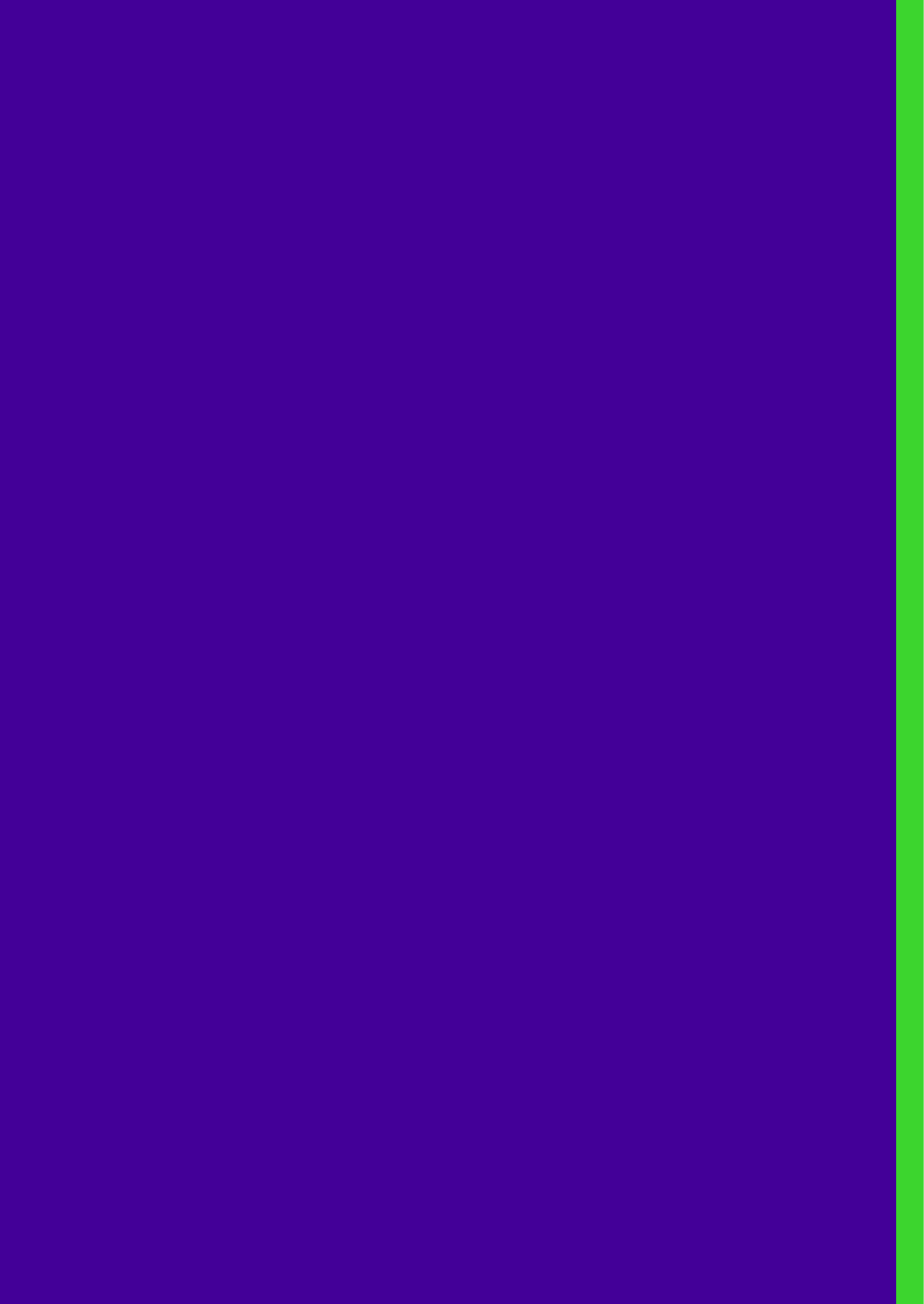This publication appears on the occasion of Art Rotterdam 2016.

#### Text: Thijs Lijster

Thijs Lijster studied philosophy at the University of Groningen and the New School for Social Research in New York. In 2012 he received his PhD in philosophy *(cum laude)* at the University of Groningen, for a dissertation on Walter Benjamin's and Theodor W. Adorno's concepts of art criticism. He lectured on philosophy of art and culture at the Faculties of Philosophy and Arts of the University of Groningen, and the Faculty of Humanities of the University of Amsterdam. Currently he is assistant professor of philosophy of art and culture at the department of Arts, Culture and Media studies of the University of Groningen. Lijster won several awards: in 2009 he received the abg/vn *Essay prize*, in 2010 the Dutch/ Flemish *Prize for Young Art Criticism*, and in 2015 the nwo/Boekman dissertation award. He contributed to books such as *Conceptions of Critique in Modern and Contemporary Philosophy* (eds. De Boer and Sonderegger), *Institutional Attitudes and No Culture, No Europe* (ed. Gielen) and was coeditor of *De Nieuwe Duitse Filosofie* (The New German Philosophy, 2013), *De Kunst van Kritiek* (The Art of Critique, 2015), and *Spaces for Criticism. Shifts in Contemporary Art Discourses* (2015). He is also a regular contributor to magazines such as *De Groene Amsterdammer* and *Metropolis M*.

Translation: Leo Reijnen Printer: Oranje van Loon, Den Haag Thanks: Gemeente Den Haag, Mondriaan Fund Published by: West Edition: 1000 isbn: 978-90-79917-57-0

This article is a prepublication from the book *De grote vlucht inwaarts. Essays over cultuur in een onoverzichtelijke wereld* [The great flight inwards. Essays on culture in a confusing world], expected in late March 2016 from De Bezige Bij publishers.



Groenewegje 136 2515 LR Den Haag the Netherlands +31 (0)70 392 53 59 www.westdenhaag.nl info@westdenhaag.nl